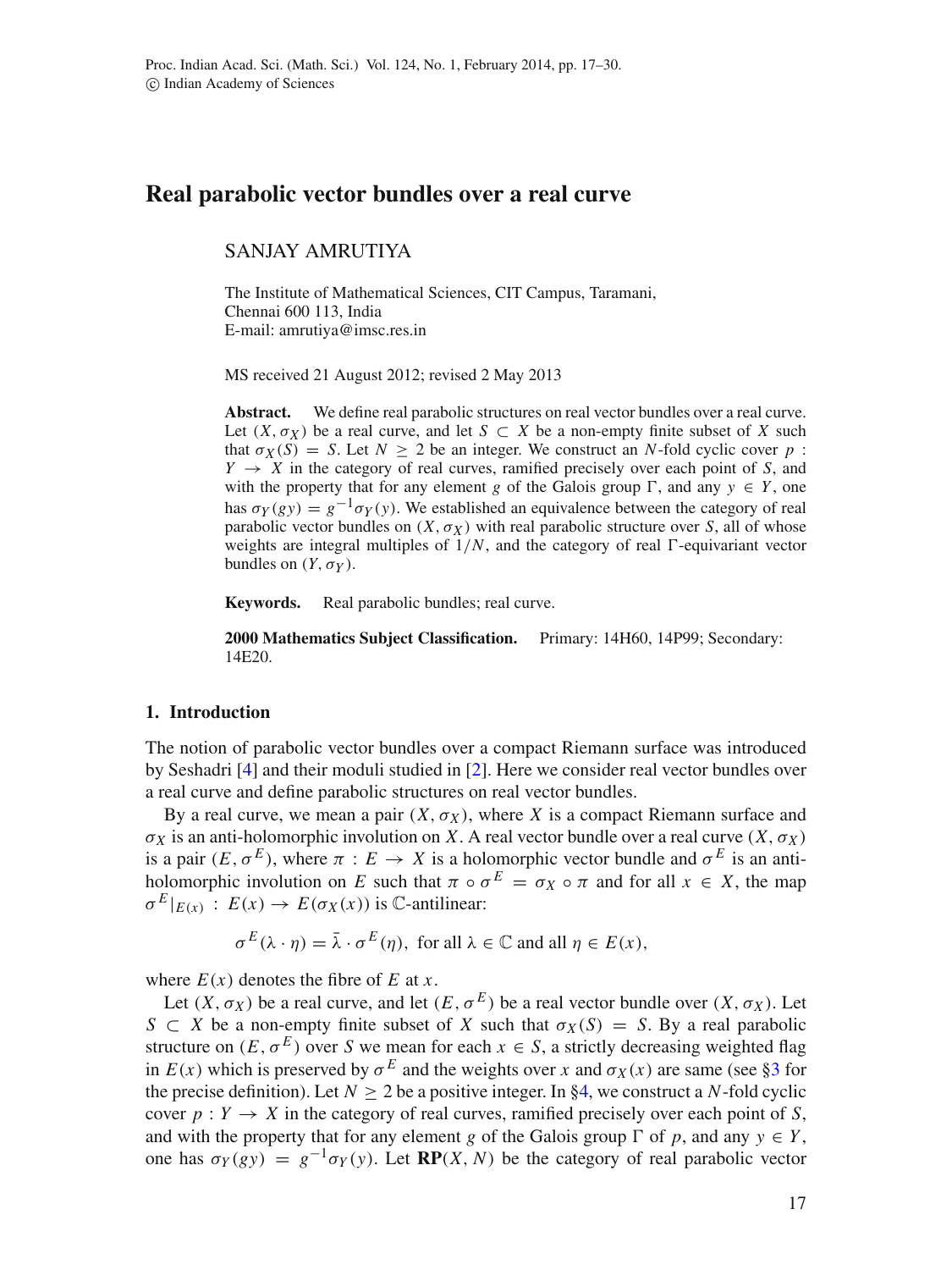bundles on  $(X, \sigma_X)$  with parabolic structure over *S*, whose all the weights are integral multiples of  $1/N$ . Let  $\mathbf{RE}_{\Gamma}(Y)$  be the category whose objects are all  $\Gamma$ -equivariant real vector bundles on  $(Y, \sigma_Y)$  and morphisms are morphisms of  $\Gamma$ -equivariant real vector bundles. In [§5,](#page-8-0) we prove the following (see Theorem 5.3):

**Theorem 1.1.** *There is a canonical functor*  $\Psi$  :  $\mathbf{RP}(X, N) \rightarrow \mathbf{RE}_{\Gamma}(Y)$  *which is an equivalence of categories.*

## **2. Preliminaries**

By a real curve, we mean a pair  $(X, \sigma_X)$ , where X is a compact Riemann surface and  $\sigma_X$ is an anti-holomorphic involution on *X*. Let  $\sigma_{\Gamma}: \mathbb{C} \to \mathbb{C}$  be the conjugate map  $z \mapsto \overline{z}$ .

# PROPOSITION 2.1

*A continuous involution*  $\sigma : X \to X$  *on a Riemann surface X is an anti-holomorphic involution if and only if for every open subset U of X*, *the map*

$$
\tilde{\sigma} = \tilde{\sigma}_U : \mathcal{O}_X(U) \to \mathcal{O}_X(\sigma(U))
$$

*defined by*  $f \mapsto \sigma_{\mathbb{C}} \circ f \circ \sigma$  *is an isomorphism of rings.* 

*Proof.* If  $\sigma : X \to X$  is an anti-holomorphic involution, then the map  $\tilde{\sigma}_{U}$  defined as above will be an isomorphism. Conversely, suppose that the map

$$
\tilde{\sigma} = \tilde{\sigma}_U : \mathcal{O}_X(U) \to \mathcal{O}_X(\sigma(U))
$$

defined by  $f \mapsto \sigma_{\mathbb{C}} \circ f \circ \sigma$  is an isomorphism. For every pair of charts  $\psi_1 : U_1 \to V_1 \subset \mathbb{C}$ and  $\psi_2: U_2 \to V_2 \subset \mathbb{C}$  on *X* with  $\sigma(U_1) \subset U_2$ , the map

$$
\psi_2 \circ \sigma \circ \psi_1^{-1}: V_1 \to V_2
$$

is anti-holomorphic, since  $\sigma_{\mathbb{C}} \circ \psi_2 \circ \sigma$  is holomorphic. This proves that the map  $\sigma : X \to X$  is an anti-holomorphic involution  $X$  is an anti-holomorphic involution.

*Real vector bundles.* Let  $(X, \sigma_X)$  be a real curve. A *real holomorphic vector bundle*  $E \to X$  is a holomorphic vector bundle, together with an anti-holomorphic involution  $\sigma^E$ of *E* making the diagram

$$
E \xrightarrow{\sigma^E} E
$$
  
\n
$$
X \xrightarrow{\sigma_X} X
$$

commutative, and such that, for all  $x \in X$ , the map  $\sigma^E|_{E(x)}$ :  $E(x) \to E(\sigma(x))$  is C-antilinear:

 $\sigma^{E}(\lambda \cdot \eta) = \overline{\lambda} \cdot \sigma^{E}(\eta)$ , for all  $\lambda \in \mathbb{C}$  and all  $\eta \in E(x)$ .

A homomorphism between two real bundles  $(E, \sigma^E)$  and  $(E', \sigma^{E'})$  is a homomorphism

$$
f\,:\,E\rightarrow E'
$$

of holomorphic vector bundles over *X* such that  $f \circ \sigma^E = \sigma^{E'} \circ f$ .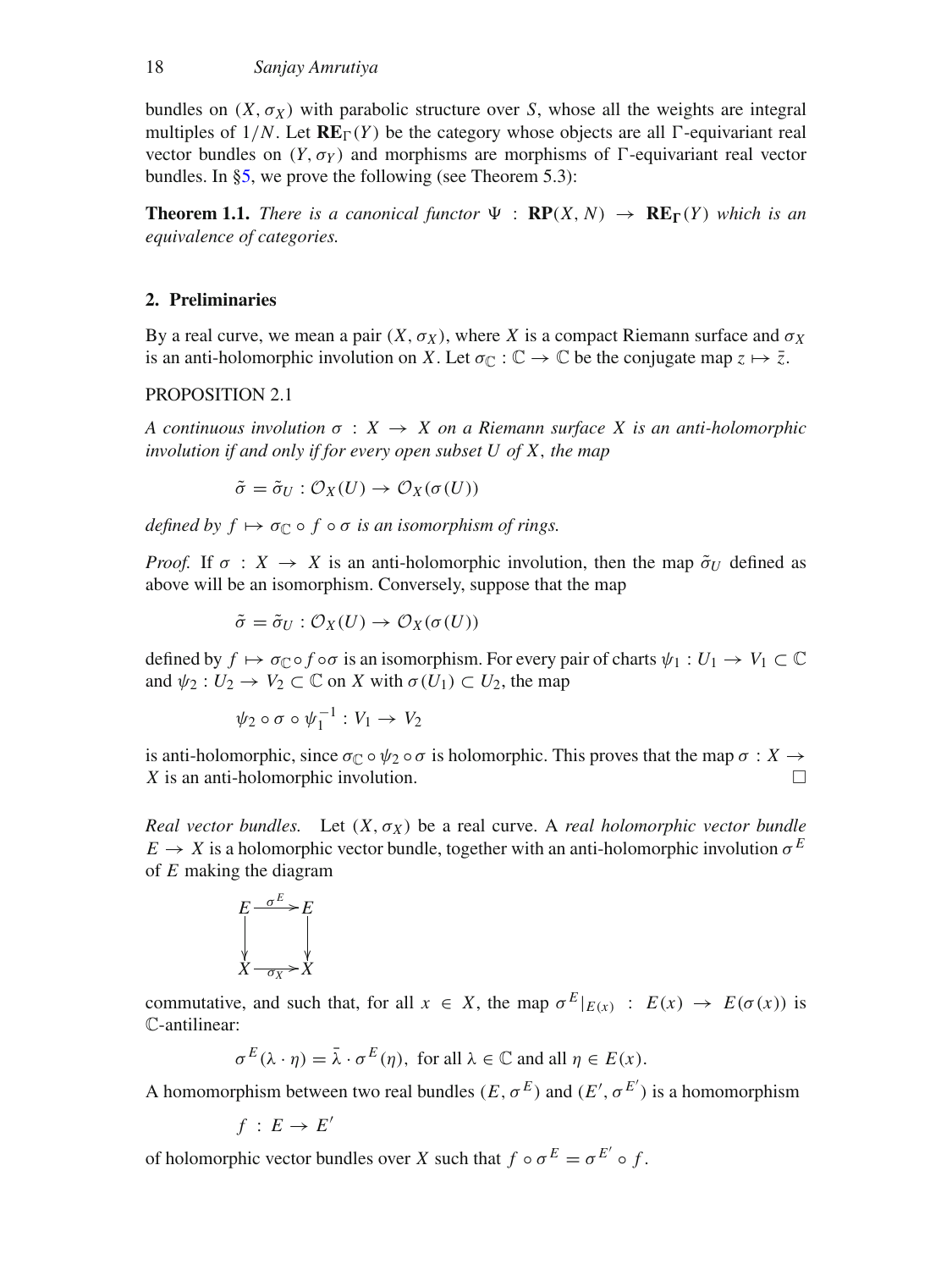A holomorphic subbundle *F* of a real holomorphic vector bundle *E* is said to be real subbundle of *E* if  $\sigma^{E}(F) = F$ .

*Real*  $\mathcal{O}_X$ -modules. Let  $(X, \sigma)$  be a real curve, and let F be an  $\mathcal{O}_X$ -module. We define an  $\mathcal{O}_X$ -module  $\mathcal{F}^{\sigma}$  as follows. For any open subset *U* of *X*,  $\mathcal{F}^{\sigma}(U) = \mathcal{F}(\sigma(U))$ , and for every  $f \in \mathcal{O}_X(U)$  and  $s \in \mathcal{F}^{\sigma}(U)$ ,  $f \cdot s = \tilde{\sigma}_U(f) s$ . It is easy to check that  $\mathcal{F}^{\sigma}$  is an  $\mathcal{O}_Y$ -module.

Let  $\phi$ :  $\mathcal{F} \to \mathcal{G}$  be a homomorphism of  $\mathcal{O}_X$ -modules. Define  $\phi^{\sigma}$ :  $\mathcal{F}^{\sigma} \to \mathcal{G}^{\sigma}$  as follows: For every open subset *U* of *X*,

$$
\phi_U^{\sigma} : \mathcal{F}^{\sigma}(U) \to \mathcal{G}^{\sigma}(U), \quad \phi_U^{\sigma} = \phi_{\sigma}(U)
$$

If  $f \in \mathcal{O}_X(U)$ , and  $s \in \mathcal{F}^{\sigma}(U)$  then

$$
\phi_U^{\sigma}(f \cdot s) = \phi_{\sigma(U)}(\sigma_U(f)(s)) = \sigma_U(f)\phi_{\sigma(U)}(s),
$$

since  $\phi_{\sigma(U)}$  is an  $\mathcal{O}_X(\sigma(U))$ -linear. Therefore,  $\phi^{\sigma}(f \cdot s) = f \cdot \phi^{\sigma}(s)$ . It follows that  $\phi^{\sigma}$ is a homomorphism of  $\mathcal{O}_X$ -modules.

# DEFINITION 2.2

A real structure on an  $\mathcal{O}_X$ -module  $\mathcal F$  is an  $\mathcal{O}_X$ -module homomorphism  $\sigma^{\mathcal F}$  :  $\mathcal F \to \mathcal F^\sigma$ such that  $(\sigma^{\mathcal{F}})^{\sigma} \circ \sigma^{\mathcal{F}} = 1_{\mathcal{F}}$ . By a *real*  $\mathcal{O}_X$ *–module*, we mean a pair  $(\mathcal{F}, \sigma^{\mathcal{F}})$ , where  $\mathcal{F}$ is an  $\mathcal{O}_X$ -module and  $\sigma^{\mathcal{F}}$  is a real structure on an  $\mathcal{O}_X$ -module  $\mathcal{F}$ .

Let  $(\mathcal{F}, \sigma^{\mathcal{F}})$  and  $(\mathcal{G}, \sigma^{\mathcal{G}})$  be two real  $\mathcal{O}_X$ -modules. A morphism  $\phi : \mathcal{F} \to \mathcal{G}$  of  $\mathcal{O}_X$ modules is said to be a morphism of real  $\mathcal{O}_X$ -modules if  $\sigma^{\mathcal{G}} \circ \phi = \phi^{\sigma} \circ \sigma^{\mathcal{F}}$ .

We recall that a vector bundle  $F$  on  $X$  is called *semistable* if for every non-zero subbundle  $\mathcal{F}'$  of  $\mathcal{F}$ , the inequality

$$
\mu(\mathcal{F}') \leq \mu(\mathcal{F})
$$

is valid. If strict inequality is valid for all non-zero proper subbundle  $\mathcal{F}'$ , then  $\mathcal F$  is called *stable*. If F is a direct sum of stable vector bundles having the same slope, then F is called *polystable*.

# DEFINITION 2.3

A real holomorphic vector bundle  $(E, \sigma^E)$  over a real curve is said to be *real semistable* (respectively, *real stable*) if for every proper real coherent subsheaf  $\mathcal F$  of  $E$ , we have

$$
\mu(\mathcal{F}) \le \mu(E)
$$
 (respectively,  $\mu(\mathcal{F}) < \mu(E)$ ).

Let  $(E, \sigma^E)$  be a real holomorphic vector bundle over a real curve  $(X, \sigma)$ . Then  $(E, \sigma^E)$  is said to be *real polystable* if  $E = \bigoplus_{i=1}^n E_i$ , where  $(E_i, \sigma^E|_{E_i})$  is real stable subbundle of *E* satisfying  $\mu(E_i) = \mu(E)$  for  $i = 1, \ldots, n$ .

*Remark* 2.4. Let *E* be a real holomorphic vector bundle over a real curve *X*. Then the corresponding locally free  $\mathcal{O}_X$ -module  $\mathcal{E}$  is a real  $\mathcal{O}_X$ -module. Conversely, if  $\mathcal{E}$  is a locally free real  $\mathcal{O}_X$ -module then the corresponding holomorphic vector bundle is a real holomorphic vector bundle.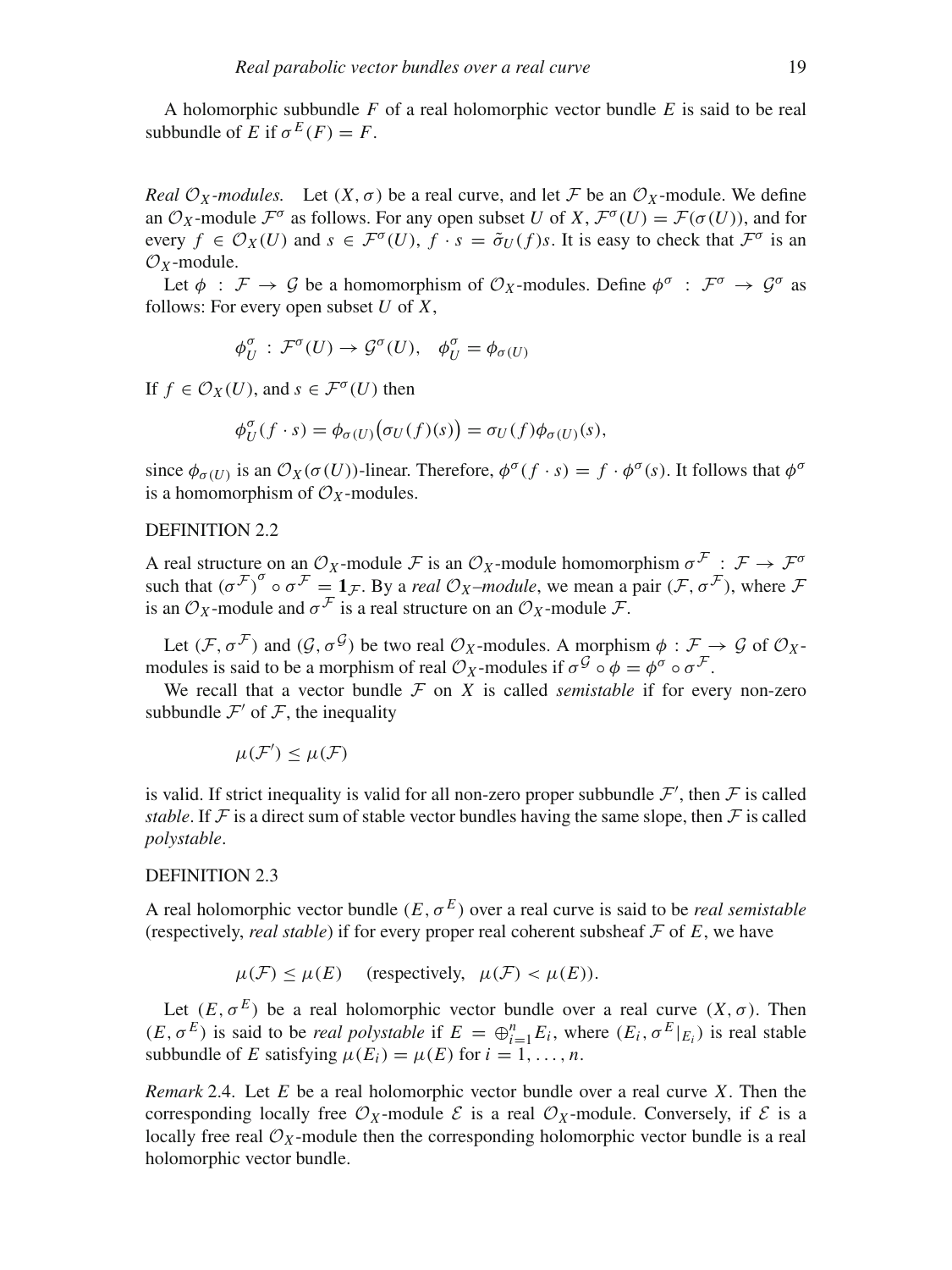# <span id="page-3-0"></span>**3. Real parabolic vector bundles**

# DEFINITION 3.1

Let  $(E, \sigma^E)$  be a real vector bundle over a real curve  $(X, \sigma_X)$ . Let *S* be a finite subset of *X* such that  $\sigma(S) = S$ . The points in *S* are called the real parabolic points.

By *real quasi-parabolic structure* on  $(E, \sigma^E)$  over *S*, we mean for each  $x \in S$ , there is a strictly decreasing flag

$$
E(x) = F^{1}E(x) \supset F^{2}E(x) \supset \cdots \supset F^{k_{x}}E(x) \supset F^{k_{x}+1}E(x) = 0
$$

of linear subspaces in  $E(x)$  satisfying the following property:

(RP1)  $\sigma^E$  preserve the flags, i.e.,  $\sigma_x^E(F^i E(x)) = F^i E(\sigma_X(x))$ .

We define

$$
r_j = \dim(F^j E(x)) - \dim(F^{j+1} E(x)).
$$

The integer *k* is called the length of the flag and the sequence  $(r_1, \ldots, r_k)$  is called the type of the flag.

A *real parabolic structure* on  $(E, \sigma^E)$  over *S* is a real quasi-parabolic structure on  $(E, \sigma^E)$  over *S* as above, together with a sequence of real numbers  $0 \leq \alpha_1^x < \cdots$  $\alpha_{k_x}^x$  < 1, which are called weights corresponding to the subspaces  $(F^1E(x))$ ,  $F^2E(x), \ldots, F^{k_x}E(x)$ , with the following property:

(RP2) The weights over *x* and  $\sigma_X(x)$  are same.

We set

$$
d_x E = \sum_{j=1}^k r_j \alpha_j,
$$

where  $r_j = \dim(F^j E(x)) - \dim(F^{j+1} E(x)).$ 

The parabolic degree, denoted by p  $deg(E)$ , is defined by

$$
p \deg(E) = \deg(E) + \sum_{x \in S} d_x E,
$$
\n(3.1)

where  $deg(E)$  denotes the topological degree of  $E$ , and we define the parabolic slope by

$$
p\mu(E) = \frac{p \deg(E)}{\text{rank}(E)}.
$$
\n(3.2)

# DEFINITION 3.2

Given two real parabolic bundles  $(E_1, \sigma^{E_1})$  and  $(E_2, \sigma^{E_2})$  over  $(X, \sigma_X)$ , a *real parabolic morphism* is a homomorphism  $\psi$ :  $(E_1, \sigma^{E_1}) \rightarrow (E_2, \sigma^{E_2})$  of real vector bundles which respects the real parabolic structures, i.e., for each real parabolic point *x* with the real parabolic structures on  $E_l$  at *x* for  $l = 1, 2$  given by

$$
E_l(x) = F^1 E_l(x) \supset F^2 E_l(x) \supset \cdots \supset F^{k_x} E_l(x) \supset 0,
$$
  

$$
0 \le \alpha_1^l < \alpha_2^l < \cdots < \alpha_{k_x}^l < 1,
$$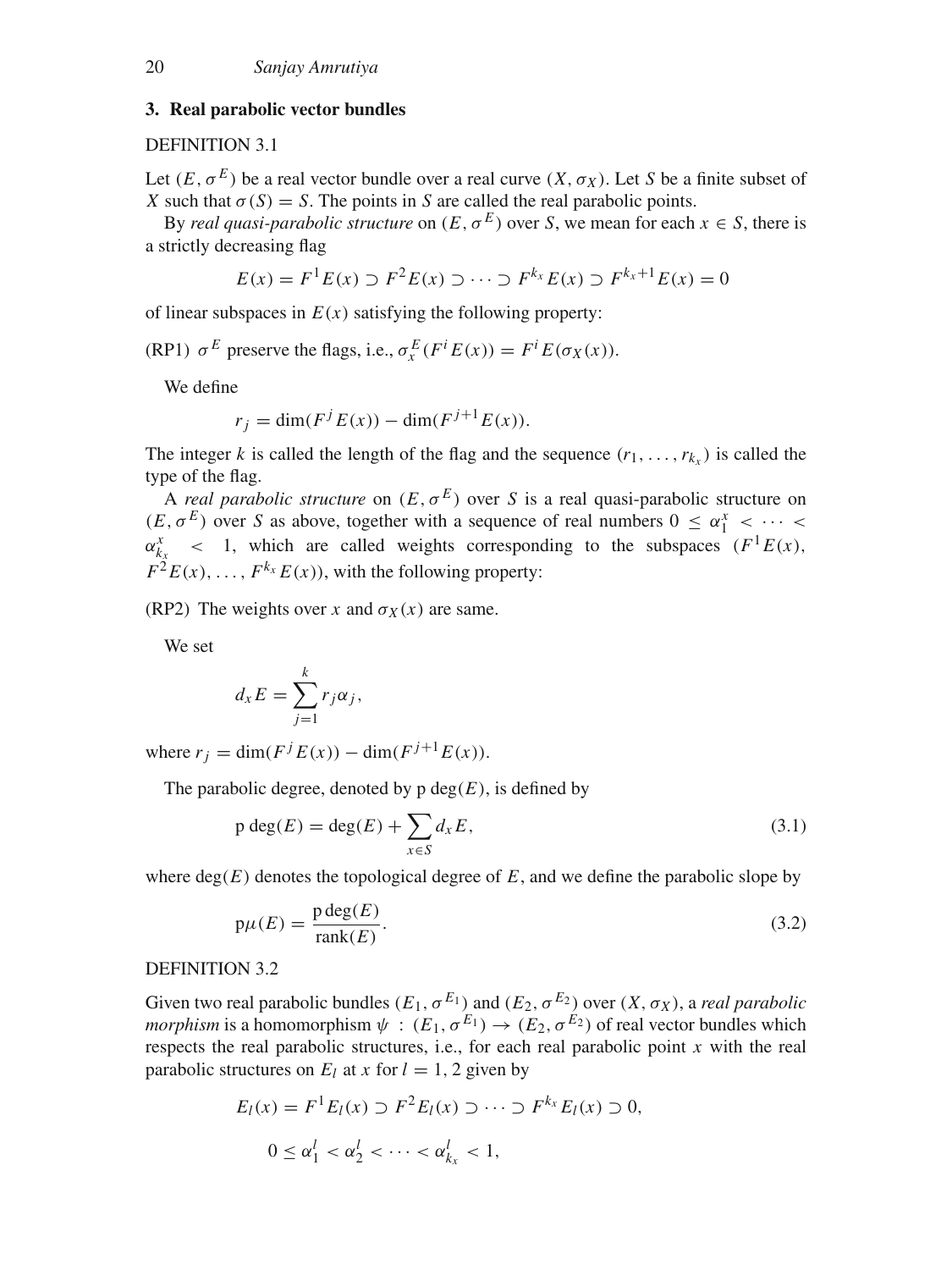we require that  $\psi(x)$  satisfies

<span id="page-4-0"></span>
$$
\alpha_i^1 > \alpha_j^2 \Longrightarrow \psi(x)(F^i E_1(x)) \subseteq F^{j+1} E_2(x). \tag{3.3}
$$

An isomorphism  $\psi$  :  $(E_1, \sigma^{E_1}) \rightarrow (E_2, \sigma^{E_2})$  is said to be an isomorphism of real parabolic bundles if  $\psi$  and  $\psi^{-1}$  are real parabolic morphisms.

*Remark* 3.3. We can replace condition [\(3.3\)](#page-4-0) by the following equivalent condition on  $\psi(x)$ . Given the weight  $\alpha_i^1$ , let  $\alpha_j^2$  be the smallest weight such that  $\alpha_i^1 \leq \alpha_j^2$ , then we require

<span id="page-4-1"></span>
$$
\psi(x)(F^i E(x)) \subseteq F^j E_2(x). \tag{3.4}
$$

*Lemma* 3.4. *If*  $\psi$  :  $E_1 \rightarrow E_2$  *and*  $\phi$  :  $E_2 \rightarrow E_3$  *are morphisms of real parabolic bundles, then*  $\phi \circ \psi$  *is a real parabolic morphism.* 

*Proof.* First note that  $\phi \circ \psi$  is a morphism of real holomorphic vector bundles. Suppose *x* ∈ *X* is a real parabolic point. We use the notation  $\{F_j^n, \alpha_j^n\}$  for the weighted flag in  $E_n$  at *x* for *n* = 1, 2, 3. Given the weight  $\alpha_i^1$ , let  $\alpha_j^2$  be the smallest weight with  $\alpha_i^1 \leq \alpha_j^2$ . Then by condition [\(3.4\)](#page-4-1),  $\psi(x)(F_i^1) \subseteq F_j^2$ . Also, if  $\alpha_k^3$  is the smallest weight with  $\alpha_j^2 \le \alpha_k^3$ , then  $\phi(x)(F_j^2) \subset F_k^3$ . Thus we see that  $(\phi \circ \psi)(x)(F_i^1) \subseteq F_k^3$ . On the other hand, let  $\alpha_{k'}^3$  be the smallest weight with  $\alpha_i^1 \leq \alpha_{k'}^3$ . Since  $\alpha_i^1 \leq \alpha_{k'}^3$  we see that  $\alpha_{k'}^3 \leq \alpha_k^3$ . Thus  $F_k^3 \subseteq F_{k'}^3$ and hence  $(\phi \circ \psi)(x)$  $(F_i^1) \subseteq F_{k'}^3$  $\frac{1}{k}$ 

We denote by  $\mathbf{RP}(X)$  the category whose objects are real parabolic vector bundles on  $(X, \sigma_X)$  with parabolic structure over *S* and morphisms are real parabolic morphisms.

*Remark* 3.5. Given a short exact sequence of real holomorphic bundles over  $(X, \sigma_X)$ ,

$$
0 \to E_1 \stackrel{\iota}{\to} E_2 \stackrel{\pi}{\to} E_3 \to 0,
$$

it is easy to see that a real parabolic structure on  $E<sub>2</sub>$  determines a unique real parabolic structure on  $E_1$  and  $E_3$ . Conversely, real parabolic structures on  $E_1$  and  $E_3$  determine a real parabolic structure on  $E_2$ . We call  $E_1$  with this canonical real parabolic structure, a *real parabolic subbundle* of  $E_2$  and  $E_3$  a *real parabolic quotient* (cf. [\[1,](#page-12-1) [2,](#page-12-0) [5\]](#page-13-1)).

Indeed, assume that we have a real parabolic structure on  $E_2$ . Then at each real parabolic point  $x \in X$ , we have the flag

$$
E_2(x) = F_2^1(x) \supset F_2^2(x) \supset \cdots \supset F_2^{r_2}(x) \supset 0
$$

with the following weights

$$
0 \le a_{2_x}^1 < a_{2_x}^2 < \cdots < a_{2_x}^{r_2} < 1.
$$

We define the real parabolic structure on  $E_1$  as follows:

Let  $H_i = i^{-1}(F_2^i(x))$ . Then we obtain a sequence of subspaces

$$
H_1 \supseteq H_2 \supseteq \cdots \supseteq H_{r_2}.
$$

To obtain a strictly increasing sequence of subspaces, we choose a subset  $\{i_1, \ldots, i_{r_1}\} \subset$  $\{1,\ldots,r_2\}$  such that

$$
H_1 = \cdots = H_{i_1} \supset H_{i_1+1} = \cdots = H_{i_2} \supset \cdots \supset H_{i_{r_1-1}+1} = \cdots = H_{i_{r_1}}.
$$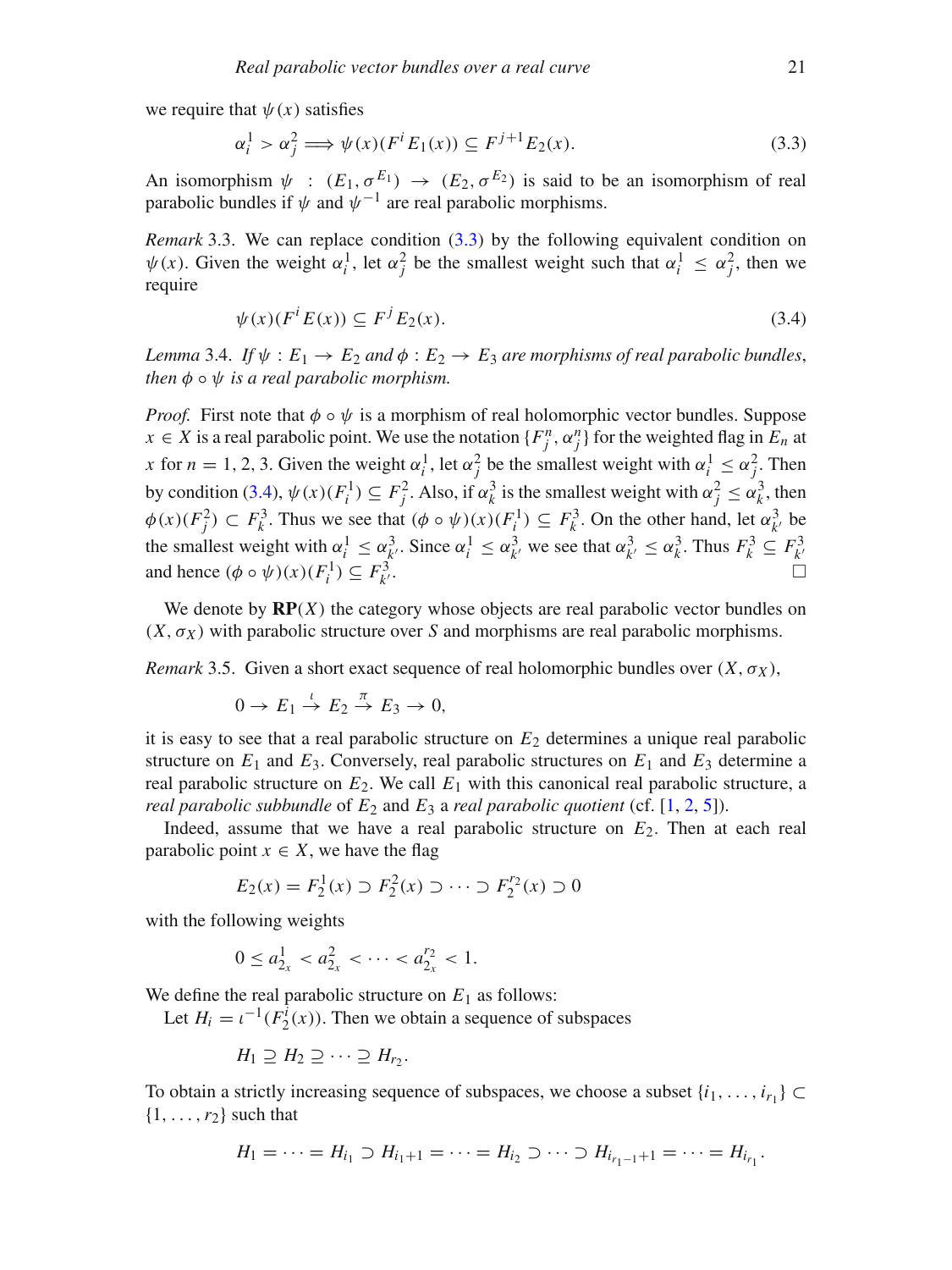We set  $F_1^j(x) = H_{ij}$  and  $a_1^j = a_2^{ij}$  for  $j = 1, ..., r_1$ . This gives at each real parabolic point  $x \in X$  the following flag for  $\mathbb{E}_1(x)$ :

$$
E_1(x) = F_1^1(x) \supset F_1^2(x) \supset \cdots \supset F_1^{r_1}(x) \supset 0
$$

with the following weights

$$
0 \le a_{1_x}^1 < a_{1_x}^2 < \cdots < a_{1_x}^{r_1} < 1.
$$

Since  $E_1$  is a real subbundle of  $E_2$ , we have the following commutative diagram:

$$
E_1(x) \longrightarrow E_2(x)
$$
  
\n
$$
\sigma_x^{E_1} \downarrow \qquad \qquad \downarrow \sigma_x^{E_2}.
$$
  
\n
$$
E_1(\sigma_X(x)) \longrightarrow E_2(\sigma_X(x))
$$

From the commutativity of the above diagram, it easy to see that  $\sigma_x^{E_1}(F_1^i(x)) = F_1^i(\sigma(x))$ and  $a_{1x}^i = a_{1\sigma(x)}^i$  for  $i = 1, \ldots, r_1$ . This shows that  $E_1$  with the above weighted flag structure over real parabolic points is a real parabolic vector bundle on  $(X, \sigma)$  with real parabolic structure over *S*.

# DEFINITION 3.6

A real parabolic vector bundle  $(E, \sigma^E)$  is said to be *real parabolic semistable* (respectively, *real parabolic stable*) if for every proper real subbundle *F* of the real vector bundle *E*, we have

$$
p\mu(F) \le p\mu(E)
$$
 (respectively,  $p\mu(F) < p\mu(E))$ ,

We say that a real parabolic vector bundle  $(E, \sigma^E)$  is real parabolic polystable if *E* is a direct sum of real parabolic stable bundles with the same slope  $p\mu(E)$ .

#### <span id="page-5-0"></span>**4. Construction of the covering**

Let  $(X, \sigma_X)$  be a real curve, and  $S \subset X$  be a finite subset of X such that  $\sigma_X(S) = S$ . Consider the divisor  $D = \sum_{x \in S} x$  on *X*. Let *L* be the line bundle corresponding to the divisor *D* on *X*.

We will show that the line bundle *L* is real holomorphic line bundle over  $(X, \sigma_X)$ . It is enough to give a real structure on the  $\mathcal{O}_X$ -module  $\mathcal{L} = \mathcal{O}_X(D)$ . For  $U \subset X$  open, define a map

$$
\sigma_U^{\mathcal{L}} : \Gamma(U, \mathcal{O}_X(D)) \to \Gamma(\sigma_X(U), \mathcal{O}_X(D))
$$

by  $s \mapsto \overline{s \circ \sigma_X}$ . Then  $\sigma_U^L$  is well-defined, since  $\sigma_X(S) = S$  and  $\text{ord}_X(s) =$ ord<sub> $\sigma_X(x)$ </sub> ( $\overline{s \circ \sigma_X}$ ). Since  $\sigma_X$  is an involution,  $\sigma_{\sigma(U)}^L \circ \sigma_U^L = \text{Id}_{\mathcal{L}(U)}$ . Thus, we get an  $\mathcal{O}_X$ -module homomorphism

$$
\sigma^{\mathcal{L}}:\mathcal{O}_X(D)\to\mathcal{O}_X(D)^{\sigma}
$$

such that  $(\sigma^{\mathcal{L}})^{\sigma} \circ \sigma^{\mathcal{L}} = \text{Id}_{\mathcal{L}}$ . We denote by  $\sigma^{\mathcal{L}}$  the corresponding anti-holomorphic involution on *L*.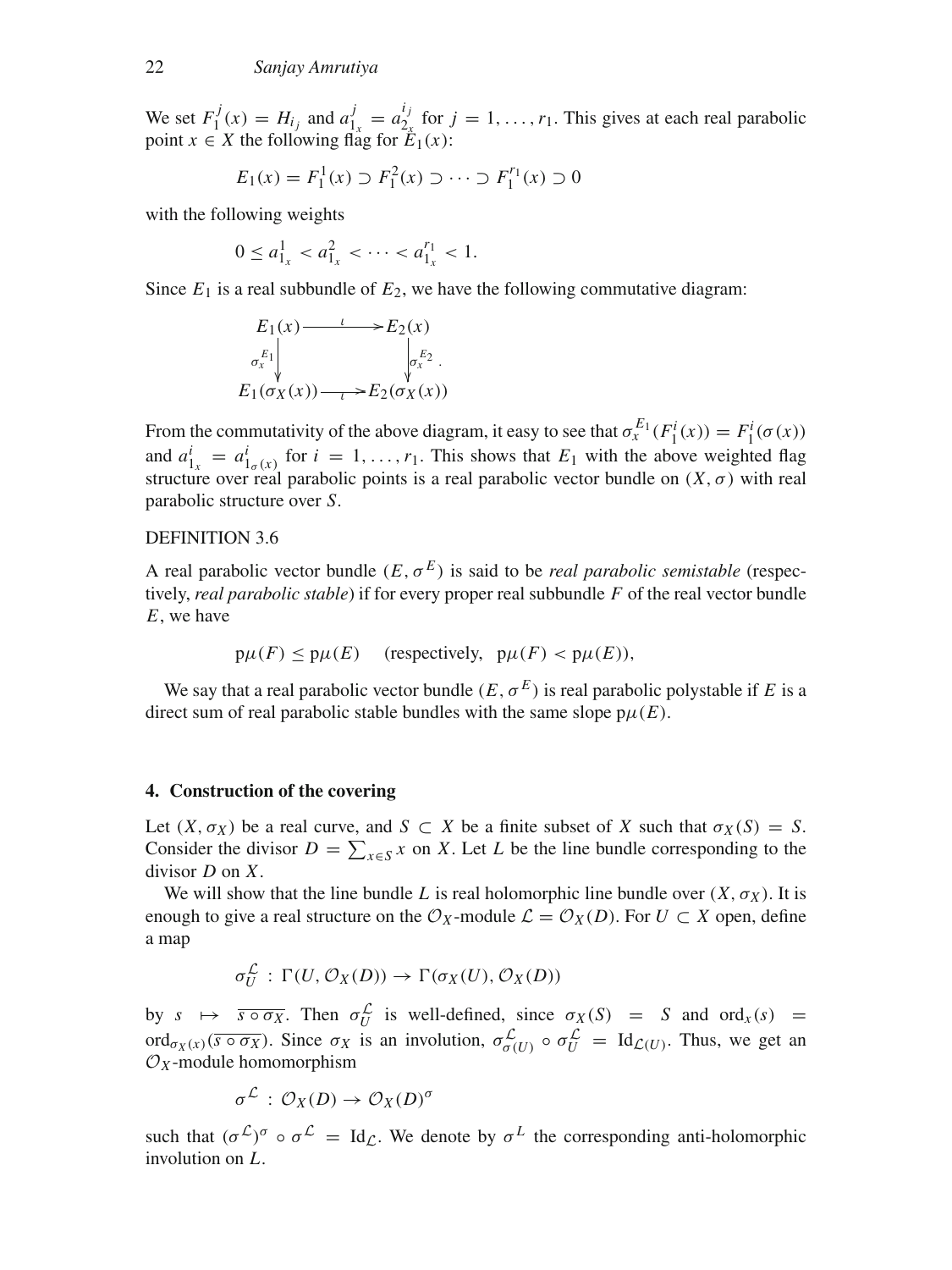Let  $N > 2$  be a positive integer. Consider the holomorphic map

$$
\phi\,:\,L\rightarrow L^{\otimes N}
$$

given by  $v \mapsto v^{\otimes N}$ 

Let  $s \in H^0(X, L^{\otimes N}) - \{0\}$  be a real holomorphic section such that div(s) = ND. Let  $Y = \phi^{-1}(s(X))$ . Then *Y* is a compact Riemann surface. Let

 $p: Y \rightarrow X$ 

be the restriction of the natural projection  $\pi : L \to X$ . Note that

$$
Y = \{ y \in L \mid y^{\otimes N} \in \text{Image}(s) \}.
$$

For  $y \in Y$ , we have  $y^{\otimes N} = s(x)$  for some  $x \in X$ . From this, we have

$$
\sigma^{L^N}(y^{\otimes N}) = (\sigma^L(y))^{\otimes N} = \sigma^{L^N}(s(x)).
$$

Since *s* is a real holomorphic section, we have  $\sigma^{L^N}(s(x)) = s(\sigma_X(x))$ . It follows that  $\sigma^L(v) \in Y$ . Let

$$
\sigma_Y: Y \to Y
$$

be the restriction of the anti-holomorphic involution  $\sigma^L : L \to L$ . Therefore, *Y* is a real curve and we have the following commutative diagram:

$$
\begin{array}{ccc}\nY & \xrightarrow{\sigma_Y} & Y \\
p & \downarrow \\
X & \xrightarrow{\sigma_X} & X\n\end{array}\n\tag{4.1}
$$

where  $\sigma_Y$ :  $Y \to Y$  is an anti-holomorphic involution.

Consider the action of the multiplicative group  $\mathbb{C}^*$  on the total space of *L*. The action of the subgroup

$$
\mu_N := \{c \in \mathbb{C} \mid c^N = 1\}
$$

preserves the real curve *Y*. Clearly, the action of  $\mu_N$  satisfies the following: for  $y \in Y$ and  $c \in \mu_N$ , we have  $\sigma_Y(c \cdot y) = c^{-1} \sigma_Y(y)$ . Also, note that for each  $x \in X \setminus S$ , the cardinality of  $p^{-1}(x)$  is *N*. It follows that  $p: Y \to X$  is a Galois covering with Galois group  $\Gamma = \mu_N$ .

We summarize the above discussion in the following:

*Lemma* 4.1. *Let*  $(X, \sigma_X)$  *be a real curve, and let*  $S \subset X$  *be a non-empty finite subset of X* such that  $\sigma_X(S) = S$ . For any positive integer  $N > 2$ , there exists an N-fold cyclic *cover p* :  $Y \rightarrow X$  which is precisely ramified over each point of S, such that the following *diagram*

$$
\begin{array}{ccc}\nY & \xrightarrow{\sigma_Y} & Y \\
p & \downarrow \\
X & \xrightarrow{\sigma_X} & X\n\end{array}\n\tag{4.2}
$$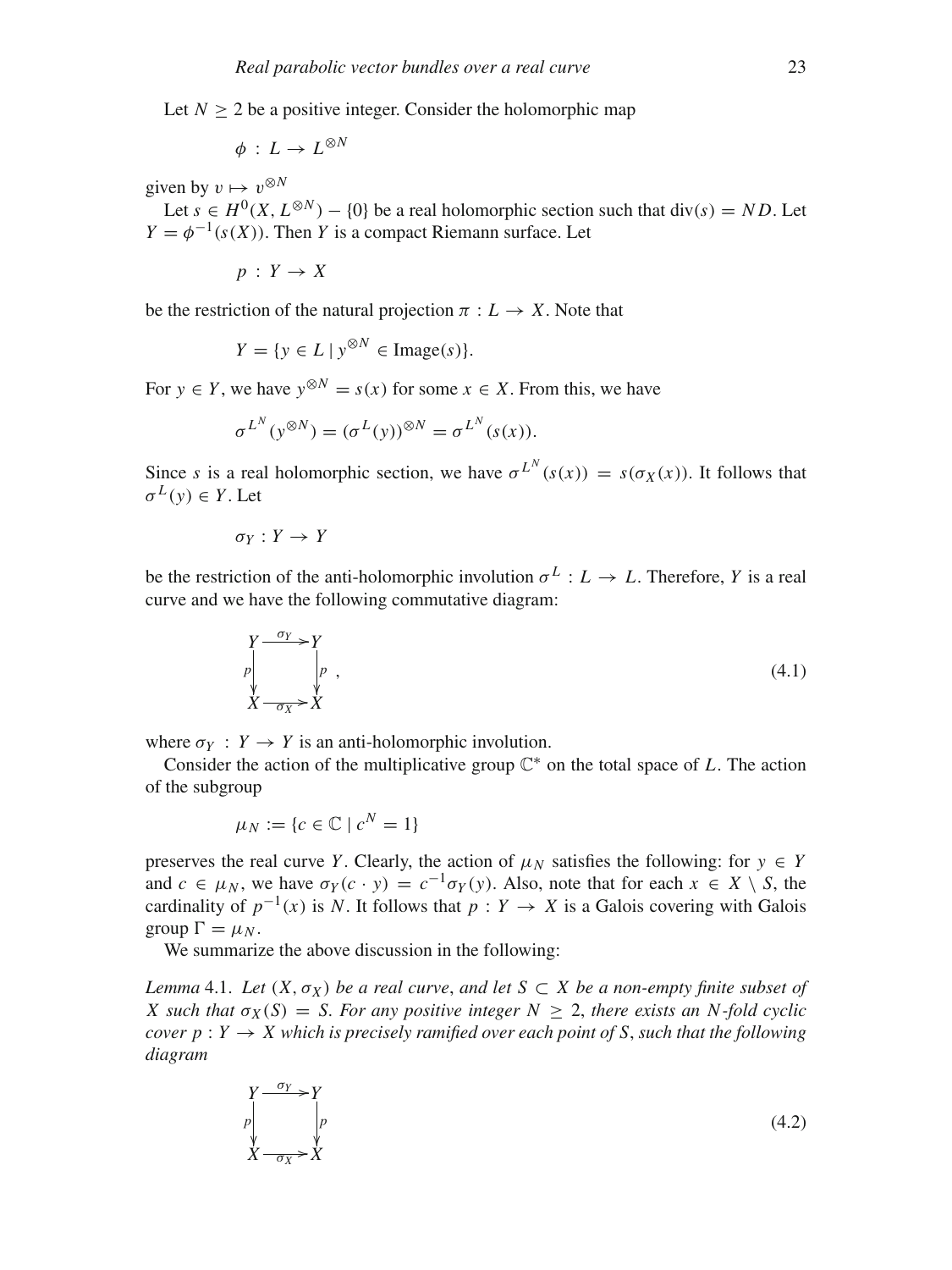*commutes, where*  $\sigma_Y$  *is an anti-holomorphic involution on Y. Moreover, the action of*  $\Gamma$ *on Y has the following property*:

$$
\sigma_Y(gy) = g^{-1}\sigma_Y(y) \quad \text{for all } g \in \Gamma \text{ and } y \in Y.
$$

*Equivariant real vector bundles.* Let  $(Y, \sigma_Y)$  be a real curve. Let G be a finite group acting holomorphically and effectively on *Y* with the property that  $\sigma_Y(gy) = g^{-1}\sigma_Y(y)$ for all  $g \in G$ . Let  $\mathbb{D} = \{z \in \mathbb{C} : |z| < 1\}.$ 

DEFINITION 4.2

Let *Y* be a Riemann surface, and let *G* be a subgroup of Aut(*Y* ). An *admissible chart* for *G* at a point  $y \in Y$  is a chart  $\phi_y : U_y \to \mathbb{D}$  on *Y* centred at *y* such that

- $U_y$  is  $G_y$ -invariant, where  $G_y$  denotes the isotropy subgroup of  $G$  at  $y$ ; and
- $g(U_v) \cap U_v = \emptyset$  for all  $g \in G \setminus G_v$ .

We call *Uy* an *admissible neighbourhood* of *y*.

*Remark* 4.3. Let *Y* be a Riemann surface, and let *G* be a properly discontinuous subgroup of Aut(*Y*). Then the isotropy group  $G_y$  is finite and cyclic for each  $y \in Y$ , and has a unique generator  $g_y$  such that for every admissible chart  $\phi_y : U_y \to \mathbb{D}$  at *y*, we have

$$
\phi_y(g_y(x)) = \exp(2\pi\sqrt{-1}/m_y)\phi_y(x) \quad \text{for all } x \in U_y,
$$

where  $m<sub>y</sub>$  is the cardinality of  $G<sub>y</sub>$ . We call  $g<sub>y</sub>$  the *isotropy generator* at *y*.

# DEFINITION 4.4

A *G*-equivariant real vector bundle on  $(Y, \sigma_Y)$  consists of the following data: a real holomorphic vector bundle  $(W, \sigma^W)$  on  $(Y, \sigma_Y)$ , and a lift of the natural action of *G* on *Y* to *W* such that

- (a) the bundle projection  $\pi : W \to Y$  is *G*-equivariant;
- (b) if  $y \in Y$  and  $g \in G$ , the map  $W(y) \to W(g \cdot y)$ , given by  $v \mapsto g \cdot v$  is linear isomorphism;
- (c) the following diagram;



commutes, where inv :  $G \rightarrow G$  is an inverse map  $g \mapsto g^{-1}$ .

Let  $W_1$  and  $W_2$  be two *G*-equivariant real vector bundles on  $(Y, \sigma_Y)$ . A real homomorphism  $\phi : W_1 \to W_2$  of real vector bundles is called a morphism of *G*-equivariant real vector bundles if  $\phi$  is a *G*-equivariant map.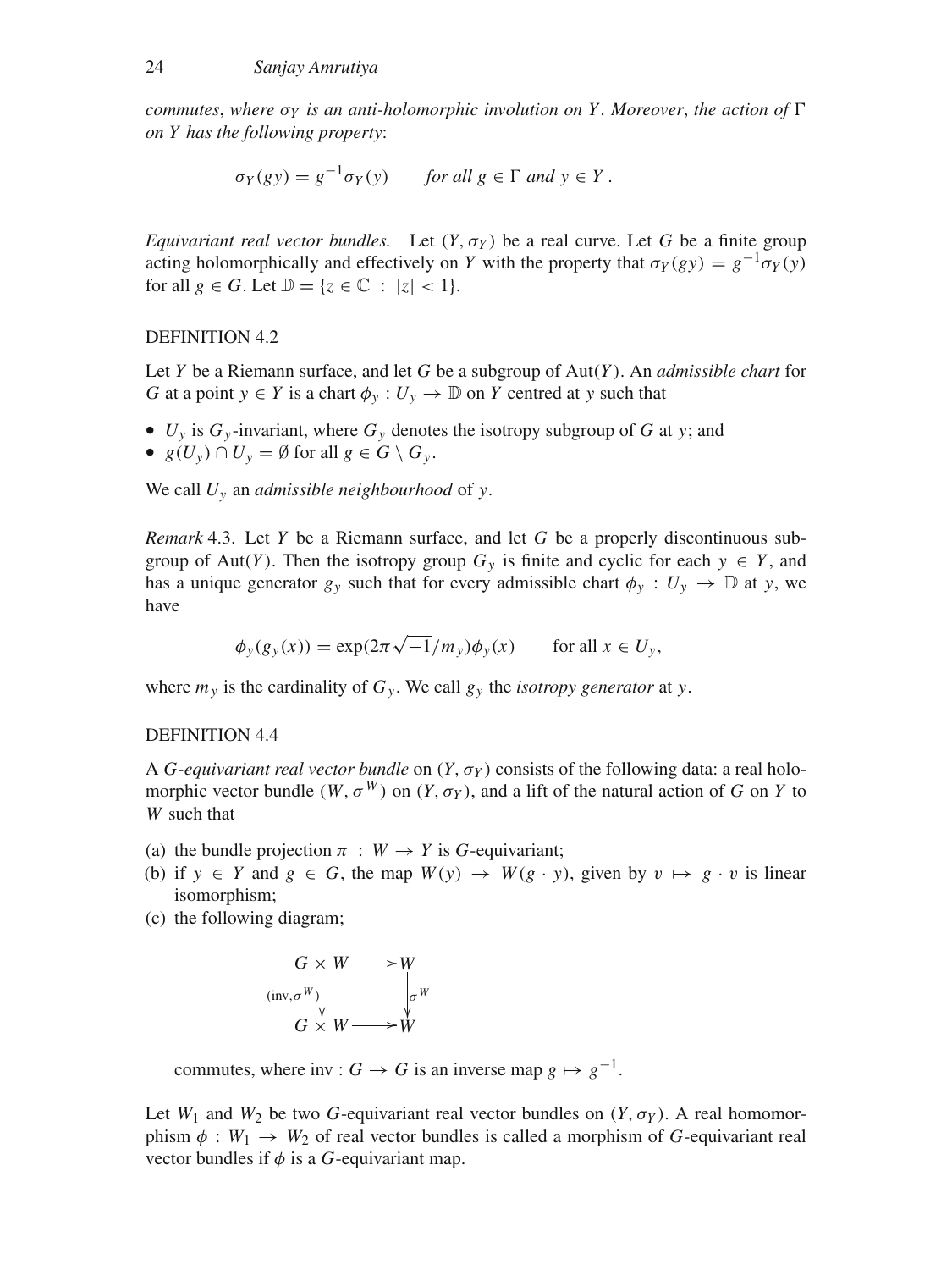# DEFINITION 4.5

A *G*-equivariant holomorphic vector bundle *E* over a Riemann surface *Y* is said to be *G-semistable* (respectively, *G-stable*) if for every proper *G*-invariant vector subbundle  $F$  of  $E$ , we have

$$
\mu(\mathcal{F}) \le \mu(E)
$$
 (respectively,  $\mu(\mathcal{F}) < \mu(E)$ ).

#### DEFINITION 4.6

A *G*-equivariant real holomorphic vector bundle  $(E, \sigma^E)$  over a real curve is said to be *G-real semistable* (respectively, *G-real stable*) if for every proper *G*-invariant real vector subbundle  $\mathcal F$  of  $E$ , we have

 $\mu(\mathcal{F}) \leq \mu(E)$  (respectively,  $\mu(\mathcal{F}) \leq \mu(E)$ ).

A *G*-equivariant real holomorphic vector bundle *E* over a real curve *Y* is said to be *G-real polystable* if  $E = \bigoplus_{i=1}^{n} E_i$ , where  $E_i$  is *G*-invariant real subbundle of *E* which is *G*-real stable satisfying  $\mu(E_i) = \mu(E)$  for  $i = 1, \ldots, n$ .

# <span id="page-8-0"></span>**5. Correspondence**

Let  $(X, \sigma_X)$  be a real curve, and let  $S \subset X$  be a non-empty finite subset of X such that  $\sigma_X(S) = S$ . Let  $N \geq 2$  be a positive integer. Let  $p: Y \to X$  be an *N*-fold cyclic ramified covering as in the Lemma 4.1.

# PROPOSITION 5.1

*Let W* be a  $\Gamma$ -equivariant real vector bundle over *Y*. Then the vector bundle  $p_*^{\Gamma}W$  on X *is a real parabolic vector bundle on X with real parabolic structure over S.*

*Proof.* Let *W* be a  $\Gamma$ -equivariant real vector bundle over *Y*. Then the invariant direct image  $p_*^{\Gamma}E$  defines a holomorphic vector bundle over *X*. The real structure on *W* induces a real structure on  $p_*^{\Gamma}W$ . Therefore,  $p_*^{\Gamma}W$  is a real vector bundle over *X*.

Let  $y \in Y$  be a ramified point of *p* over  $x \in S$ , and let  $\xi_y$  be the isotropy generator of  $\Gamma = \Gamma_y$  at *y* (see Remark 4.3). Note that the fibre  $W(y)$  is canonically identified with the fibre  $p_*^{\Gamma} W(x)$ . Note that  $W(y)$  is a  $\Gamma$ -module. For the generator  $\xi_y$  of  $\Gamma$ , the distinct eigen-values of the operator  $\xi : W(y) \to W(y)$  will be  $\omega^{k_1}, \ldots, \omega^{k_{r_x}}$  with their multiplicities  $n_1, \ldots, n_{r_x}$  respectively, where  $0 \leq k_1 < k_2 < \cdots < k_{r_x} < N$  and  $\omega = \exp(2\pi\sqrt{-1}/N)$ . Let *V<sub>i</sub>* be the  $\omega^{k_i}$ -eigenspace of  $\xi$  and define

$$
F_y^i = V_i \oplus \cdots \oplus V_{r_x}
$$

with the associated weight  $a_i = k_i/N$  for  $i = 1, \ldots, r_x$ . Then

$$
p_*^{\Gamma} W(x) \simeq W(y) = F_y^1 \supset F_y^2 \supset \cdots \supset F_y^{r_x} \supset F_y^{r_x+1} = 0
$$

is a flag with weights  $0 \le a_1 < a_2 < \cdots < a_n < 1$ . The multiplicity of the weight  $a_i$  is  $n_i = \dim(F_y^i/F_y^{i+1})$ . Since the following diagram

$$
W(y) \longrightarrow {\xi_y} W(y)
$$
  
\n
$$
\sigma_y^W \downarrow \qquad \qquad \downarrow \sigma_y^W
$$
  
\n
$$
W(\sigma_Y(y)) \longrightarrow {\xi_{\sigma_Y(y)}} W(\sigma_Y(y))
$$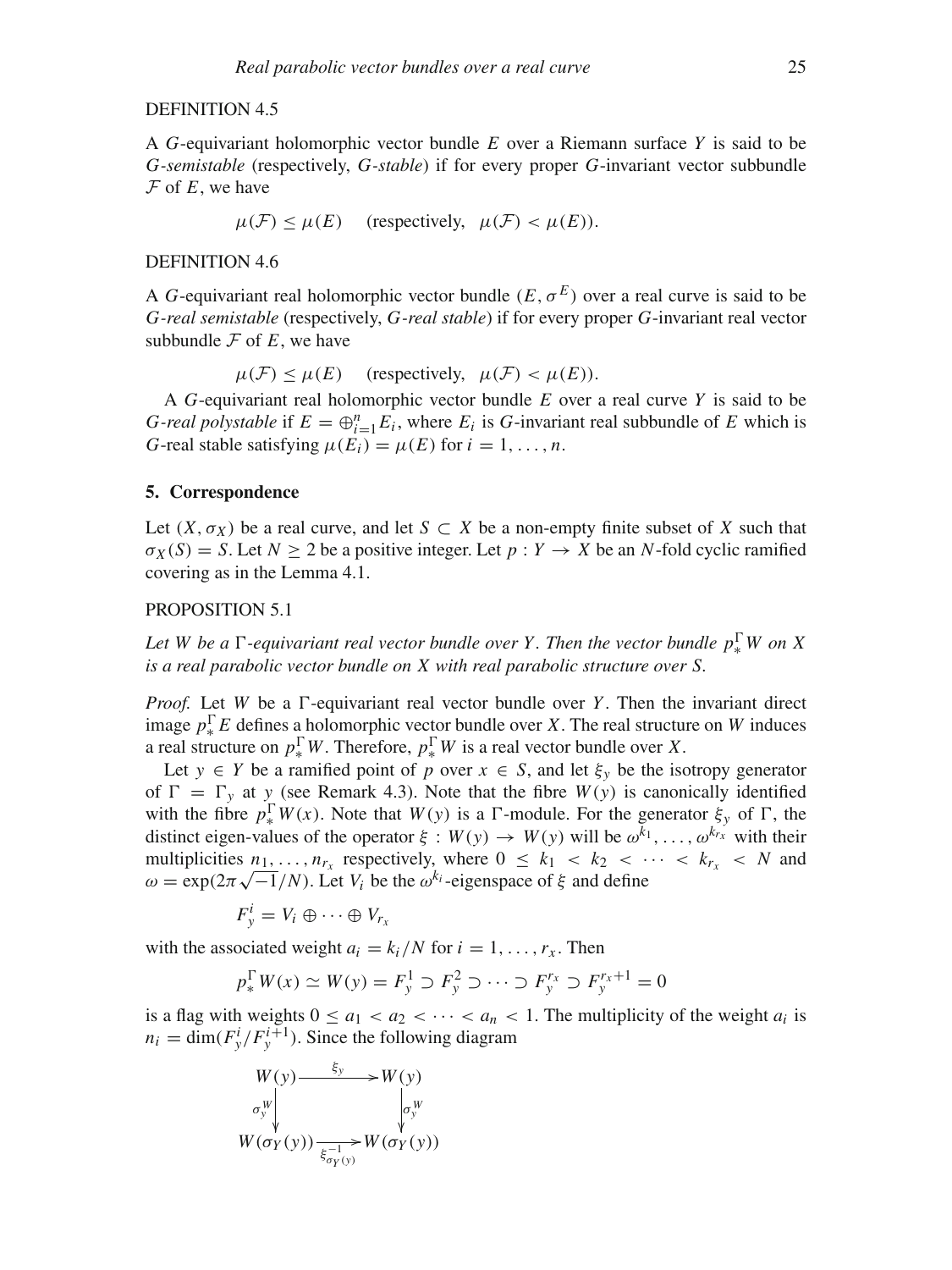commutes by Definition 4.4(c), we have

$$
\sigma_y^W(V_i) = \omega^{-k_i} \text{-eigenspace for } \xi_{\sigma_Y(y)}^{-1} \text{ in } W(\sigma_Y(y)).
$$

Let v' be a eigenvector of  $\xi_{\sigma_Y(y)}^{-1}$  for the eigenvalue  $\omega^{-k_i}$ . Then we have  $\xi_{\sigma_Y(y)}(v') = \omega^{k_i} v'$ . This shows that

$$
\sigma_{y}^{W}(V_{i}) = \omega^{k_{i}}\text{-eigenspace for }\xi_{\sigma_{Y}(y)} \text{ in } W(\sigma_{Y}(y)).
$$

Therefore, we obtain a real parabolic structure on  $p_*^{\Gamma} W$  over *S*.

#### PROPOSITION 5.2

Let  $(E, \sigma^E)$  be a real parabolic vector bundle on X with parabolic structure over S, all of whose weights are integral multiples of  $1/N$ . Then there exists a  $\Gamma$ -equivariant real vector *bundle W* on *Y* such that  $p_*^{\Gamma}W$  is isomorphic to *E* as a real parabolic vector bundle.

*Proof.* Let *E* be a real parabolic vector bundle over *X*, i.e., for each  $x \in S$ ,

$$
E(x) = F_x^1 \supset F_x^2 \supset \cdots \supset F_x^{r_x} \supset 0
$$
  

$$
0 \le a_x^1 < a_x^2 < \cdots < a_x^{r_x} < 1,
$$

where  $a_x^i = k_i^x/N$ ,  $0 \le k_i^x < N$ , satisfying the following:

<span id="page-9-0"></span>
$$
\sigma_x^E(F_x^i) = F_{\sigma_X(x)}^i \qquad \text{and} \qquad a_x^i = a_{\sigma_X(x)}^i \quad \text{for all } i = 1, \dots, r_x. \tag{5.1}
$$

Consider weights  $0 \le \alpha_x^1 \le \cdots \le \alpha_x^n < N$  according to their multiplicities, where  $\alpha_x^i = k_i^x / N$  for all *i*. Define a map  $\Delta_x : \mathbb{C}^* \to \text{GL}(n, \mathbb{C})$  by

$$
\Delta_x(z) = \begin{pmatrix} z^{k_1^x} & 0 \\ & \ddots & \\ 0 & z^{k_n^x} \end{pmatrix}.
$$

Let *y* be a ramified point over *x*. Choose admissible neighbourhoods  $U_y$  of *y* and  $U_{\sigma_y(y)}$ of  $\sigma_Y(y)$  in *Y* such that  $\sigma_Y(U_y) = U_{\sigma_Y(y)}$  (in case if  $x = \sigma(x)$ ) then we can choose  $U_y$ so that  $\sigma_Y(U_y) = U_y$ ). We may assume that  $U_y$ 's are pairwise disjoint and  $p^*E$  is trivial over  $U_y$  for all  $y \in p^{-1}(S)$ . Identify  $U_y$  with its isomorphic image via  $\phi_y$  (see Definition 4.2) for all  $y \in p^{-1}(S)$ .

Let  $U = Y \setminus p^{-1}(S)$  and  $V = \bigcup_{v \in p^{-1}(S)} U_y$ . Consider a vector bundle  $E_1$  over  $U$ defined by  $p * E|_U$ . Then  $E_1$  is naturally a  $\Gamma$ -equivariant real vector bundle over *U*. For *y* ∈  $p^{-1}(S)$ , let  $\phi_y$  :  $p^*E|_{U_y}$   $\stackrel{\sim}{\to}$   $U_y \times \mathbb{C}^n$  be an isomorphism. Let  $\{e_1, \ldots, e_n\}$  be a flag basis for  $E(x) \stackrel{\text{can}}{\simeq} p^*E(y)$ , where  $x = p(y)$ . Via the isomorphism  $\phi_y$  this gives a basis of  $\mathbb{C}^n$  which we again denote by  $\{e_1, \ldots, e_n\}$ . Now consider the trivial vector bundle  $E_2 = V \times \mathbb{C}^n$  on *V*. Define a map

$$
\delta : (U \cap V) \times \mathbb{C}^n \to (U \cap V) \times \mathbb{C}^n
$$

by

$$
\delta(z,v)=(z,\Delta_x(z)v),\ z\in U_y\cap U.
$$

Let *W* be the vector bundle obtained by glueing  $E_1$  and  $E_2$  using  $\delta$ .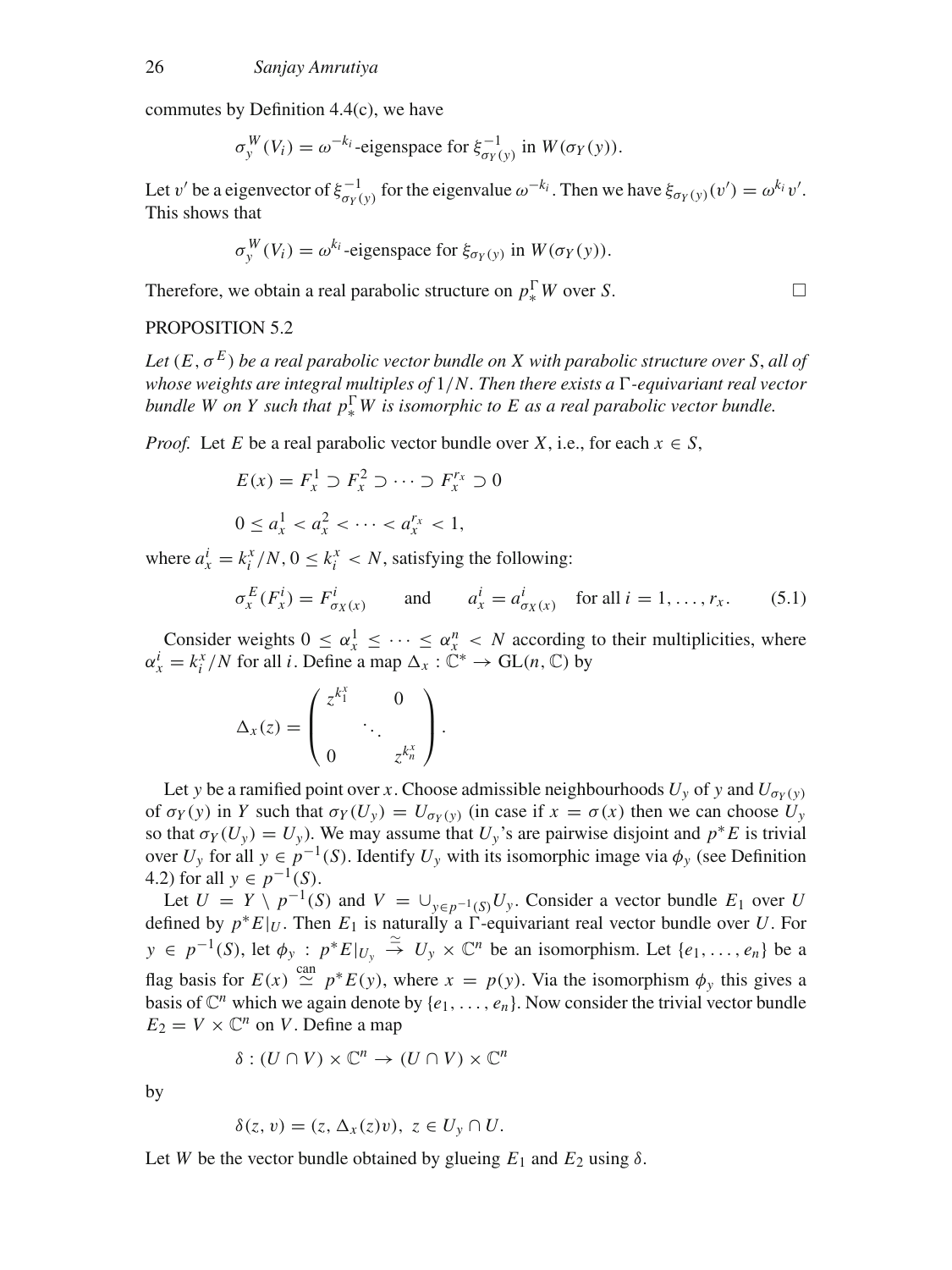On  $E_2$  take the  $\Gamma$ -action (defined by the action of the generator  $\xi_y$ ),

$$
\tau_1: V \times \mathbb{C}^n \to V \times \mathbb{C}^n
$$

given by

$$
\tau_1(z,v)=(\omega z,\,\Delta_x(\omega)v),\;\;z\in U_y.
$$

Let

$$
\sigma^{V \times \mathbb{C}^n}: V \times \mathbb{C}^n \to V \times \mathbb{C}^n
$$

be the anti-holomorphic involution induced from  $p * E$ . The action of  $\Gamma$  on  $E_1|_{U \cap V}$  =  $(U \cap V) \times \mathbb{C}^n$  is given by

$$
\tau_{12} : (U \cap V) \times \mathbb{C}^n \to (U \cap V) \times \mathbb{C}^n, (z, v) \mapsto (\omega z, v)
$$

and the vector bundle  $E_2|_{U \cap V} = (U \cap V) \times \mathbb{C}^n$  has the following  $\Gamma$ -action:

$$
\tau_{21} : (U \cap V) \times \mathbb{C}^n \to (U \cap V) \times \mathbb{C}^n
$$

defined by

$$
\tau_{21}(z,\,v)=(\omega z,\,\Delta_x(\omega)v),\,\,z\in U_y\cap U.
$$

Then the following diagram commutes:

$$
(U \cap V) \times \mathbb{C}^n \xrightarrow{\tau_1} (U \cap V) \times \mathbb{C}^n
$$
  

$$
\downarrow \qquad \qquad \downarrow \qquad \qquad \downarrow \qquad \downarrow
$$
  

$$
(U \cap V) \times \mathbb{C}^n \xrightarrow{\tau_2} (U \cap V) \times \mathbb{C}^n
$$

For, let  $(z, v) \in (U \cap V) \times \mathbb{C}^n$ . If  $z \in U_y \cap U$ , then we have

$$
\delta \circ \tau_{12}(z, v) = \delta(\omega z, v)
$$
  
= (\omega z, \Delta\_x(\omega z)v)

and

$$
\tau_{21} \circ \delta(z, v) = \tau_{21}(z, \Delta_x(z)v)
$$
  
= (\omega z, \Delta\_x(\omega) \Delta\_x(z)v)

This implies that  $\delta \circ \tau_{12}(z,v) = \tau_{21} \circ \delta(z,v)$ . Therefore,  $\delta \circ \tau_{12} = \tau_{21} \circ \delta$ . This gives the -action on *W*.

Similarly, the following diagram commutes:

$$
(U \cap V) \times \mathbb{C}^n \xrightarrow{\sigma_{12}} (U \cap V) \times \mathbb{C}^n
$$
  

$$
\downarrow \qquad \qquad \downarrow \qquad \qquad \downarrow \qquad \qquad \downarrow
$$
  

$$
(U \cap V) \times \mathbb{C}^n \xrightarrow{\sigma_{21}} (U \cap V) \times \mathbb{C}^n
$$

where  $\sigma_{12} = \sigma_{21} = \sigma^{V \times \mathbb{C}^n} |_{(U \cap V) \times \mathbb{C}^n}$ . For, let  $(z, v) \in (U \cap V) \times \mathbb{C}^n$ . If  $z \in U_y \cap U$ , we have

$$
\delta \circ \sigma_{12}(z, v) = \delta(\bar{z}, \sigma^{V \times \mathbb{C}^n}(v))
$$
  
=  $(\bar{z}, \Delta_{\sigma(x)}(\bar{z})\sigma^{V \times \mathbb{C}^n}(v))$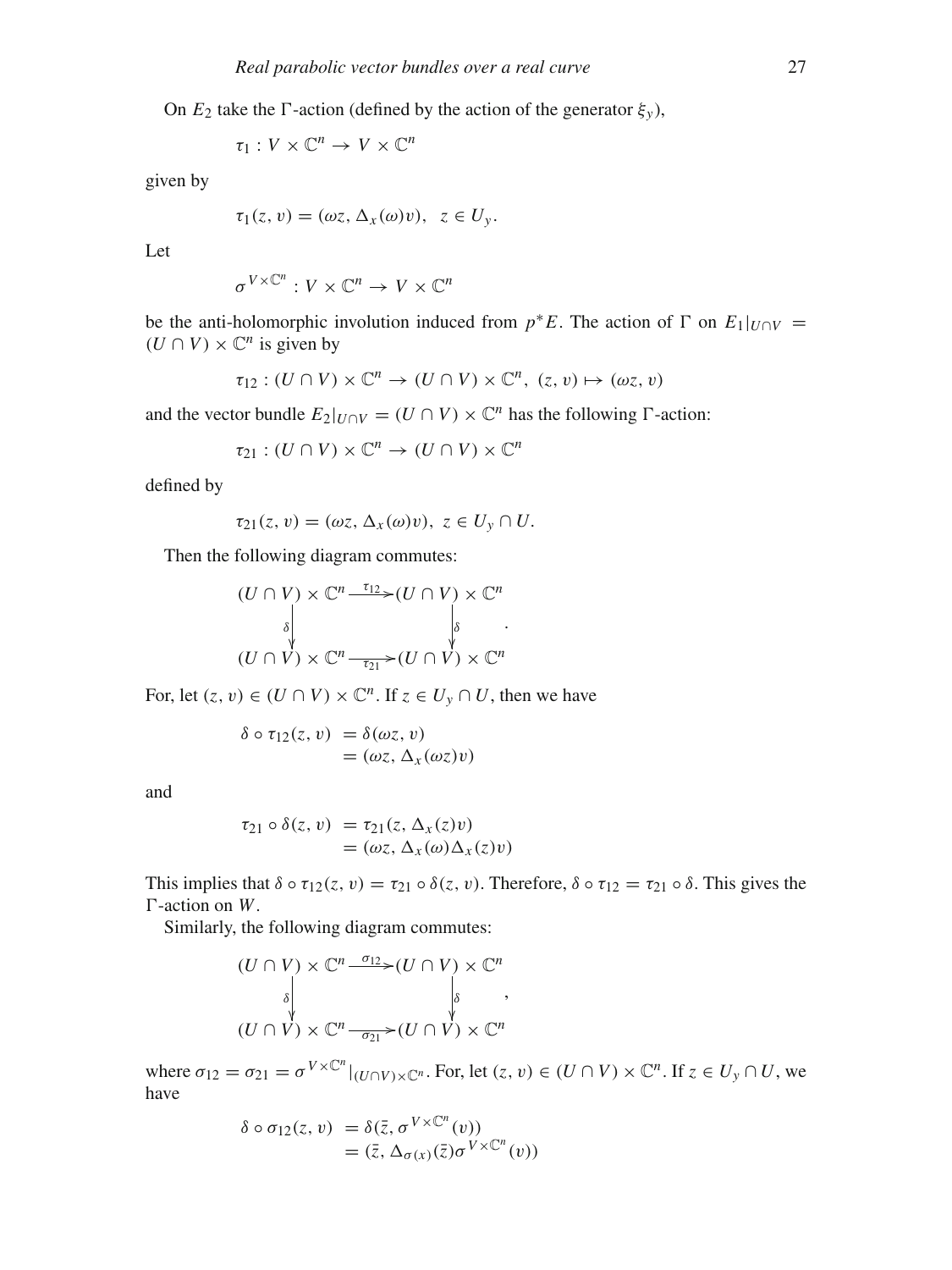and

$$
\sigma_{21} \circ \delta(z, v) = \sigma_{21}(z, \Delta_x(z)v)
$$
  
=  $(\overline{z}, \sigma^{V \times \mathbb{C}^n}(\Delta_x(z)v)).$ 

From [\(5.1\)](#page-9-0), it follows that  $\delta \circ \sigma_{12} = \sigma_{21} \circ \delta$ .

This gives the real structure on *W* compatible with the  $\Gamma$ -action. It is easy to see that  $p_*^{\Gamma}$ W and *E* are isomorphic as real parabolic vector bundles.

Let  $RP(X, N)$  denote the full sub-category of  $RP(X)$  whose objects are real parabolic vector bundles on  $(X, \sigma_X)$  with parabolic structure over *S*, all of whose weights are integral multiples of  $1/N$ . Let  $RE_{\Gamma}(Y)$  denote the category whose objects are all  $\Gamma$ -equivariant real vector bundles on  $(Y, \sigma_Y)$  and morphisms are morphisms of  $\Gamma$ -equivariant real vector bundles.

**Theorem 5.3.** *There is a canonical functor*  $\Psi$  :  $\mathbf{RP}(X, N) \rightarrow \mathbf{RE}_{\Gamma}(Y)$  *which is an equivalence of categories.*

*Proof.* We first define a functor  $\Psi$  :  $\mathbf{RE}_{\Gamma}(Y) \to \mathbf{RP}(X, N)$  as follows: Let *W* be a  $\Gamma$ equivariant real vector bundle on *Y* of rank *n*. Then  $p_*^{\Gamma}W$  is a locally free sheaf of rank *n* on *X*. The real structure on *W* induces a real structure on  $p_*^{\Gamma}W$ . We define  $\Psi(W)$  to be the corresponding real vector bundle on *X*. By Proposition 5.1, we obtain a real parabolic structure on  $\Psi(W)$  with the real parabolic structure over *S* having all the weights integral multiples of  $1/N$ . This implies that  $\Psi(W)$  is an object of **RP**(*X*, *N*). Let  $\phi : W_1 \to W_2$ be a morphism in  $\mathbf{RE}_{\Gamma}(Y)$ . Then  $\Psi(\phi) : \Psi(W_1) \to \Psi(W_2)$  is defined as follows: For *U* ⊂ *X* open and a section *s* ∈  $\Gamma$ (*U*,  $\Psi$ (*W*<sub>1</sub>)), we define

$$
\Psi(\phi)_U(s) := \phi_{p^{-1}(U)}(s).
$$

Since  $\phi$  is  $\Gamma$ -equivariant,  $\phi_{p^{-1}(U)}(s) \in \Gamma(p^{-1}(U), W_2)^\Gamma$ . Clearly,  $\Psi(\phi)$  is a morphism of real vector bundles on *X*. Therefore, we obtain a canonical functor  $\Psi : \mathbf{RE}_{\Gamma}(Y) \to$ **RP**(*X*, *N*) which is fully faithful (cf. [\[2](#page-12-0)]). To show that  $\Psi$  is an equivalence of categories, we only need to check that  $\Psi$  is essentially surjective, which follows from Proposition 5.2.  $\Box$ 

### PROPOSITION 5.4

*A real parabolic vector bundle*  $(E, \sigma^E)$  *in*  $\mathbb{RP}(X, N)$  *is real parabolic semistable if and only if the corresponding -equivariant real vector bundle W on Y is semistable in the usual sense.*

*Proof.* Let *E* be a real parabolic semistable vector bundle over *X*. Let *W* be the corresponding  $\Gamma$ -equivariant real vector bundle over *Y*. Note that

<span id="page-11-0"></span>
$$
p \deg(E) = \frac{\deg(W)}{N},\tag{5.2}
$$

where *N* is the order of the Galois group of the covering  $p : Y \to X$  (see p. 165 of [\[3](#page-13-2)]). Let

$$
0=W_0\subset W_1\subset W_2\subset\cdots\subset W_{l-1}\subset W_l=W
$$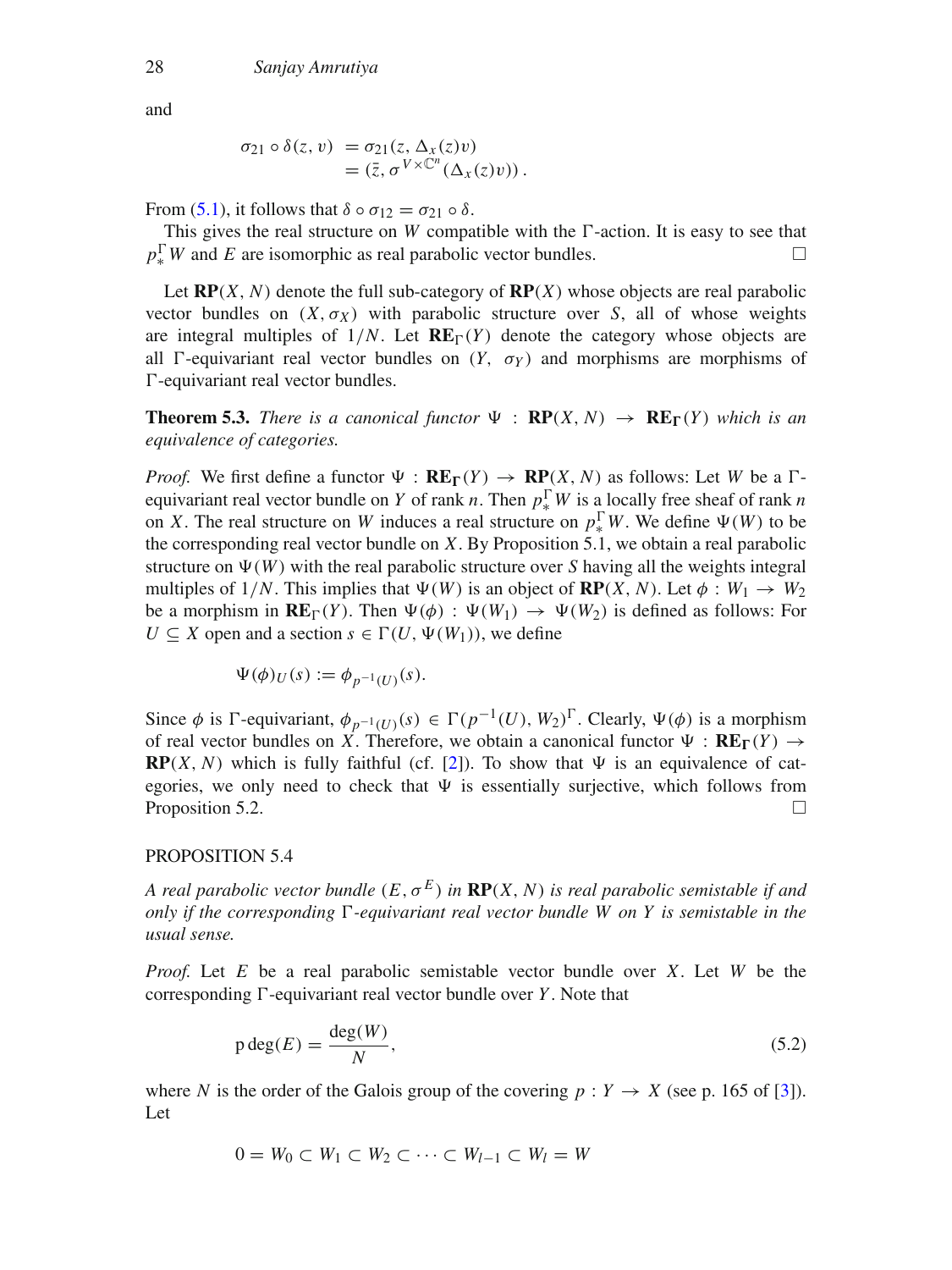be the Harder–Narasimhan filtration of *W*. Since  $\sigma^{W}$  :  $W \to W^{\sigma}$  is an isomorphism, we have the following filtration:

<span id="page-12-2"></span>
$$
0 = \sigma^W(W_0) \subset \sigma^W(W_1) \subset \sigma^W(W_2) \subset \cdots \subset \sigma^W(W_{l-1}) \subset \sigma^W(W_l) = W^{\sigma}.
$$
\n(5.3)

We also have another filtration

<span id="page-12-3"></span>
$$
0 = W_0^{\sigma} \subset W_1^{\sigma} \subset W_2^{\sigma} \subset \cdots \subset W_{l-1}^{\sigma} \subset W_l^{\sigma} = W^{\sigma}.
$$
 (5.4)

Since filtrations in [\(5.3\)](#page-12-2) and [\(5.4\)](#page-12-3) of  $W^{\sigma}$  satisfy the conditions of the Harder–Narasimhan filtration, by the uniqueness of the Harder–Narasimhan filtration we conclude that

$$
\sigma^W(W_i)=W_i^{\,\sigma}
$$

for all  $i = 1, \ldots, l$ . Thus,  $W_1$  is a real semistable subbundle of W. Similarly, by the uniqueness of  $W_1$  it follows that  $W_1$  is left invariant under the action of  $\Gamma$  on W. Therefore,  $W_1$  is a  $\Gamma$ -equivariant real semistable subbundle of *W*. For every subsheaf  $\mathcal F$  of *W*, we have  $\mu(\mathcal{F}) \leq \mu(W_1)$ . By the correspondence,  $p_*^{\Gamma} W_1$  is a real parabolic subbundle of *E*. Since  $E$  is a real parabolic semistable, using  $(5.2)$ , we have

$$
\mu(W_1) \leq \mu(W).
$$

Since  $W_1$  is a maximal semistable subbundle of W, we have  $\mu(W_1) = \mu(W)$ . This proves that *W* is semistable.

Conversely, assume that *W* is semistable. Let *F* be the proper real parabolic subbundle of *E*. Let *V* be the corresponding  $\Gamma$ -equivariant real vector bundle over *Y*. By the construction, it follows that *V* is a  $\Gamma$ -equivariant real subbundle of *W*. Since *W* is semistable, we have  $\mu(V) \leq \mu(W)$ . Using [\(5.2\)](#page-11-0), we have  $p\mu(F) \leq p\mu(E)$ . This shows that *E* is real parabolic semistable.  $\Box$ 

*Remark* 5.5. Using [\(5.2\)](#page-11-0), it can be easily seen that a real parabolic vector bundle *E* is real parabolic stable if and only if the corresponding  $\Gamma$ -equivariant real vector bundle *W* on *Y* is  $\Gamma$ -real stable. Consequently, a real parabolic vector bundle *E* is real parabolic polystable if and only if the corresponding  $\Gamma$ -equivariant real vector bundle *W* on *Y* is -real polystable.

#### **Acknowledgement**

The author would like to thank the anonymous referee for helpful comments and suggestions.

#### **References**

- <span id="page-12-1"></span>[1] Boden Hans U, Representations of orbifold groups and parabolic bundles, *Comment. Math. Helv.* **66(3)** (1991) 389–447
- <span id="page-12-0"></span>[2] Mehta V B and Seshadri C S, Moduli of vector bundles on curves with parabolic structure, *Math. Ann.* **248** (1980) 205–239